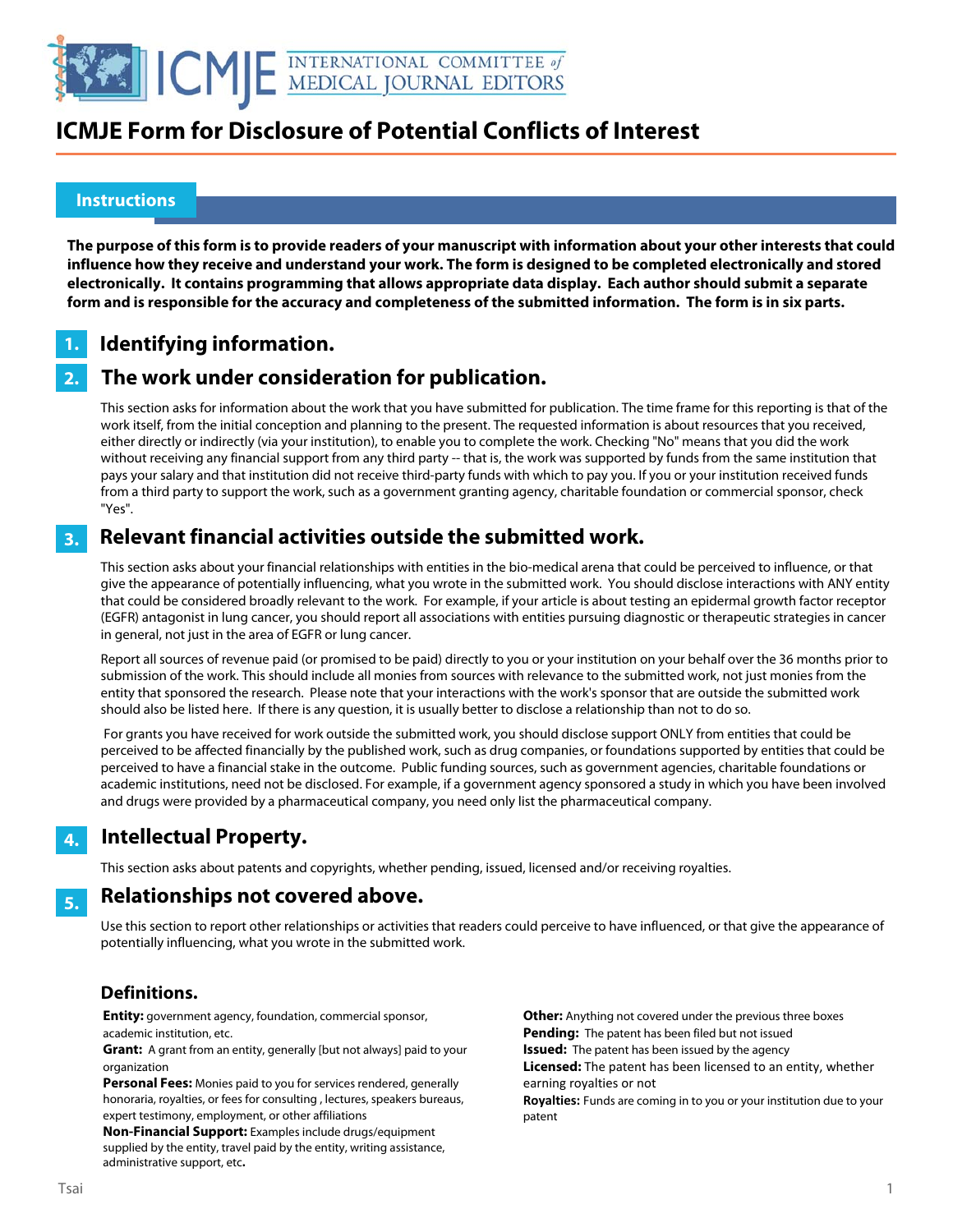

| <b>Section 1.</b>                          | <b>Identifying Information</b> |                                |                          |
|--------------------------------------------|--------------------------------|--------------------------------|--------------------------|
| 1. Given Name (First Name)<br><b>James</b> |                                | 2. Surname (Last Name)<br>Tsai | 3. Date<br>23-March-2017 |
| 4. Are you the corresponding author?       |                                | $\mathcal{J}$ Yes<br><b>No</b> |                          |
| $F$ Monuccript Title                       |                                |                                |                          |

5. Manuscript Title

Patterns of marijuana and tobacco use associated with suboptimal self-rated health among US adult ever users of marijuana

6. Manuscript Identifying Number (if you know it)

[PMEDR\_453]

**The Work Under Consideration for Publication** 

Did you or your institution **at any time** receive payment or services from a third party (government, commercial, private foundation, etc.) for any aspect of the submitted work (including but not limited to grants, data monitoring board, study design, manuscript preparation, statistical analysis, etc.)?

√ No

Are there any relevant conflicts of interest?  $\Box$  Yes

**Relevant financial activities outside the submitted work. Section 3. Relevant financial activities outsals** 

Place a check in the appropriate boxes in the table to indicate whether you have financial relationships (regardless of amount of compensation) with entities as described in the instructions. Use one line for each entity; add as many lines as you need by clicking the "Add +" box. You should report relationships that were **present during the 36 months prior to publication**.

Are there any relevant conflicts of interest?  $\Box$  Yes √ No

**Intellectual Property -- Patents & Copyrights**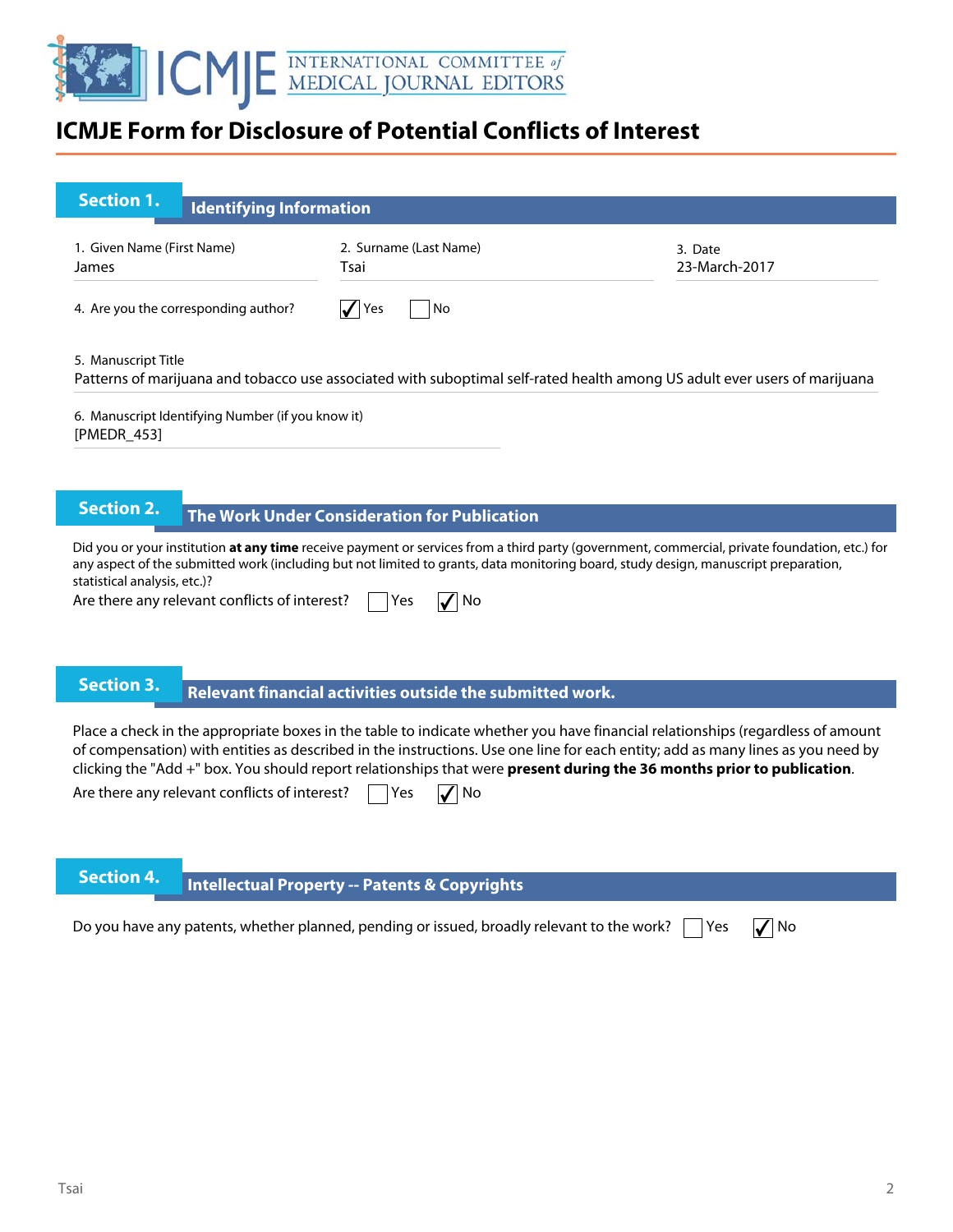

### **Section 5.** Relationships not covered above

Are there other relationships or activities that readers could perceive to have influenced, or that give the appearance of potentially influencing, what you wrote in the submitted work?

Yes, the following relationships/conditions/circumstances are present (explain below):

 $\overline{\checkmark}$  No other relationships/conditions/circumstances that present a potential conflict of interest

At the time of manuscript acceptance, journals will ask authors to confirm and, if necessary, update their disclosure statements. On occasion, journals may ask authors to disclose further information about reported relationships.

### **Section 6. Disclosure Statement**

Based on the above disclosures, this form will automatically generate a disclosure statement, which will appear in the box below.

Dr. Tsai has nothing to disclose.

### **Evaluation and Feedback**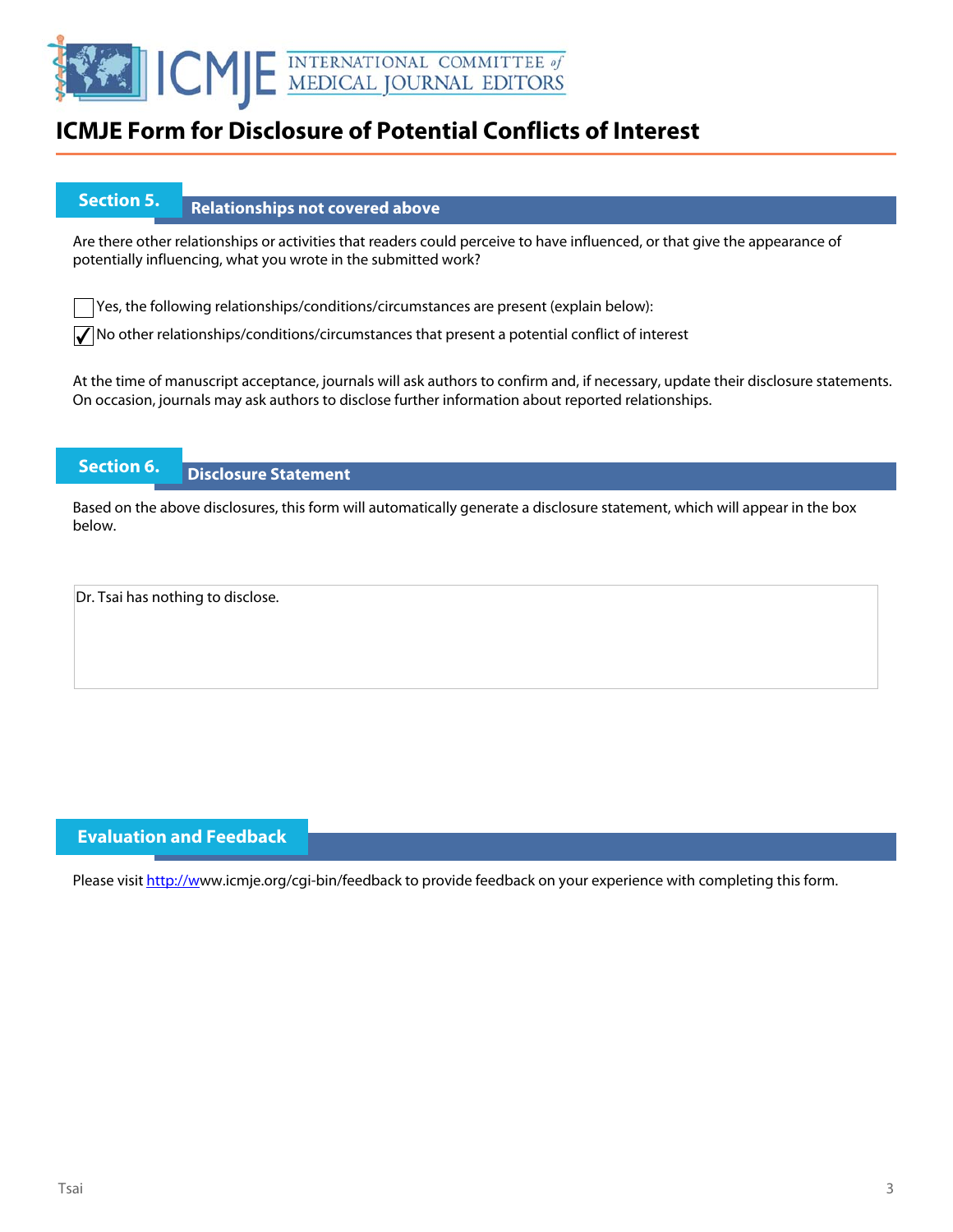

### **Instructions**

l

**The purpose of this form is to provide readers of your manuscript with information about your other interests that could influence how they receive and understand your work. The form is designed to be completed electronically and stored electronically. It contains programming that allows appropriate data display. Each author should submit a separate form and is responsible for the accuracy and completeness of the submitted information. The form is in six parts.** 

#### **Identifying information. 1.**

#### **The work under consideration for publication. 2.**

This section asks for information about the work that you have submitted for publication. The time frame for this reporting is that of the work itself, from the initial conception and planning to the present. The requested information is about resources that you received, either directly or indirectly (via your institution), to enable you to complete the work. Checking "No" means that you did the work without receiving any financial support from any third party -- that is, the work was supported by funds from the same institution that pays your salary and that institution did not receive third-party funds with which to pay you. If you or your institution received funds from a third party to support the work, such as a government granting agency, charitable foundation or commercial sponsor, check "Yes".

#### **Relevant financial activities outside the submitted work. 3.**

This section asks about your financial relationships with entities in the bio-medical arena that could be perceived to influence, or that give the appearance of potentially influencing, what you wrote in the submitted work. You should disclose interactions with ANY entity that could be considered broadly relevant to the work. For example, if your article is about testing an epidermal growth factor receptor (EGFR) antagonist in lung cancer, you should report all associations with entities pursuing diagnostic or therapeutic strategies in cancer in general, not just in the area of EGFR or lung cancer.

Report all sources of revenue paid (or promised to be paid) directly to you or your institution on your behalf over the 36 months prior to submission of the work. This should include all monies from sources with relevance to the submitted work, not just monies from the entity that sponsored the research. Please note that your interactions with the work's sponsor that are outside the submitted work should also be listed here. If there is any question, it is usually better to disclose a relationship than not to do so.

 For grants you have received for work outside the submitted work, you should disclose support ONLY from entities that could be perceived to be affected financially by the published work, such as drug companies, or foundations supported by entities that could be perceived to have a financial stake in the outcome. Public funding sources, such as government agencies, charitable foundations or academic institutions, need not be disclosed. For example, if a government agency sponsored a study in which you have been involved and drugs were provided by a pharmaceutical company, you need only list the pharmaceutical company.

#### **Intellectual Property. 4.**

This section asks about patents and copyrights, whether pending, issued, licensed and/or receiving royalties.

#### **Relationships not covered above. 5.**

Use this section to report other relationships or activities that readers could perceive to have influenced, or that give the appearance of potentially influencing, what you wrote in the submitted work.

### **Definitions.**

**Entity:** government agency, foundation, commercial sponsor, academic institution, etc.

**Grant:** A grant from an entity, generally [but not always] paid to your organization

**Personal Fees:** Monies paid to you for services rendered, generally honoraria, royalties, or fees for consulting , lectures, speakers bureaus, expert testimony, employment, or other affiliations

**Non-Financial Support:** Examples include drugs/equipment supplied by the entity, travel paid by the entity, writing assistance, administrative support, etc**.**

**Other:** Anything not covered under the previous three boxes **Pending:** The patent has been filed but not issued **Issued:** The patent has been issued by the agency **Licensed:** The patent has been licensed to an entity, whether earning royalties or not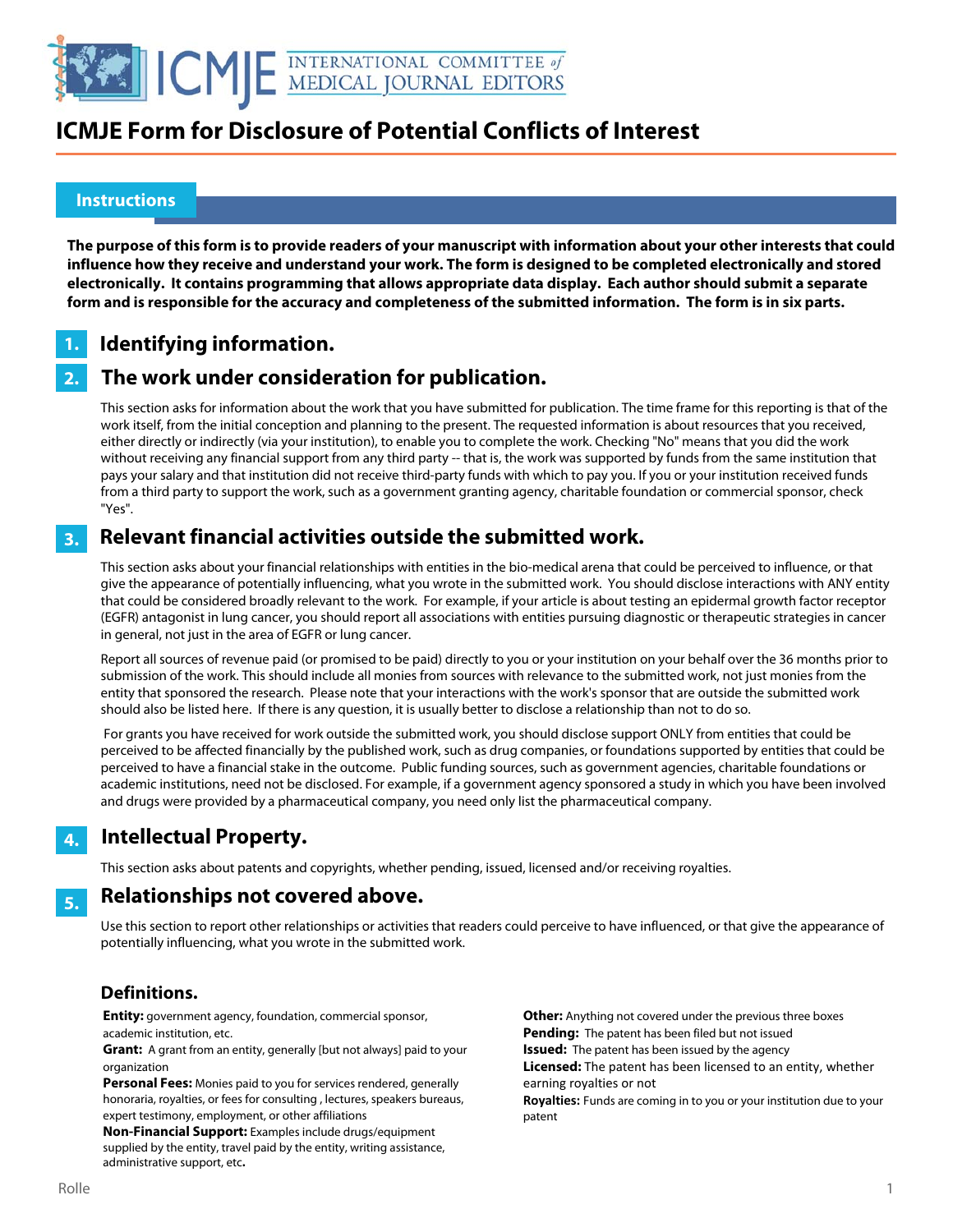

| 3. Date<br>23-March-2017                                                                                                  |  |
|---------------------------------------------------------------------------------------------------------------------------|--|
| Corresponding Author's Name<br>James Tsai                                                                                 |  |
| Patterns of marijuana and tobacco use associated with suboptimal self-rated health among US adult ever users of marijuana |  |
|                                                                                                                           |  |
|                                                                                                                           |  |

### **The Work Under Consideration for Publication**

Did you or your institution **at any time** receive payment or services from a third party (government, commercial, private foundation, etc.) for any aspect of the submitted work (including but not limited to grants, data monitoring board, study design, manuscript preparation, statistical analysis, etc.)?

Are there any relevant conflicts of interest?  $\Box$  Yes

√ No

## **Relevant financial activities outside the submitted work. Section 3. Relevant financial activities outsals**

Place a check in the appropriate boxes in the table to indicate whether you have financial relationships (regardless of amount of compensation) with entities as described in the instructions. Use one line for each entity; add as many lines as you need by clicking the "Add +" box. You should report relationships that were **present during the 36 months prior to publication**.

Are there any relevant conflicts of interest?  $\Box$  Yes √ No

## **Intellectual Property -- Patents & Copyrights**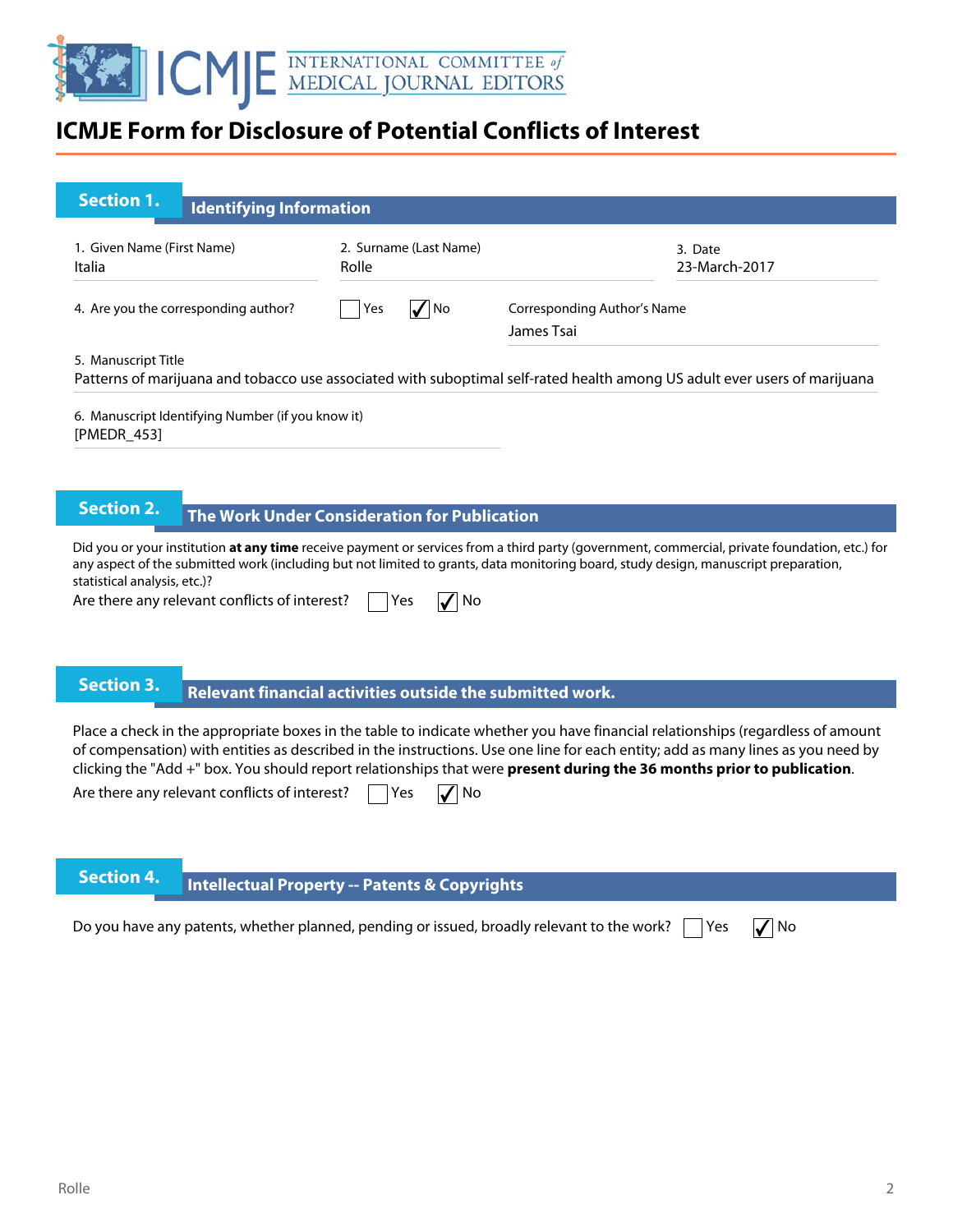

### **Section 5.** Relationships not covered above

Are there other relationships or activities that readers could perceive to have influenced, or that give the appearance of potentially influencing, what you wrote in the submitted work?

Yes, the following relationships/conditions/circumstances are present (explain below):

 $\overline{\checkmark}$  No other relationships/conditions/circumstances that present a potential conflict of interest

At the time of manuscript acceptance, journals will ask authors to confirm and, if necessary, update their disclosure statements. On occasion, journals may ask authors to disclose further information about reported relationships.

### **Section 6. Disclosure Statement**

Based on the above disclosures, this form will automatically generate a disclosure statement, which will appear in the box below.

Dr. Rolle has nothing to disclose.

### **Evaluation and Feedback**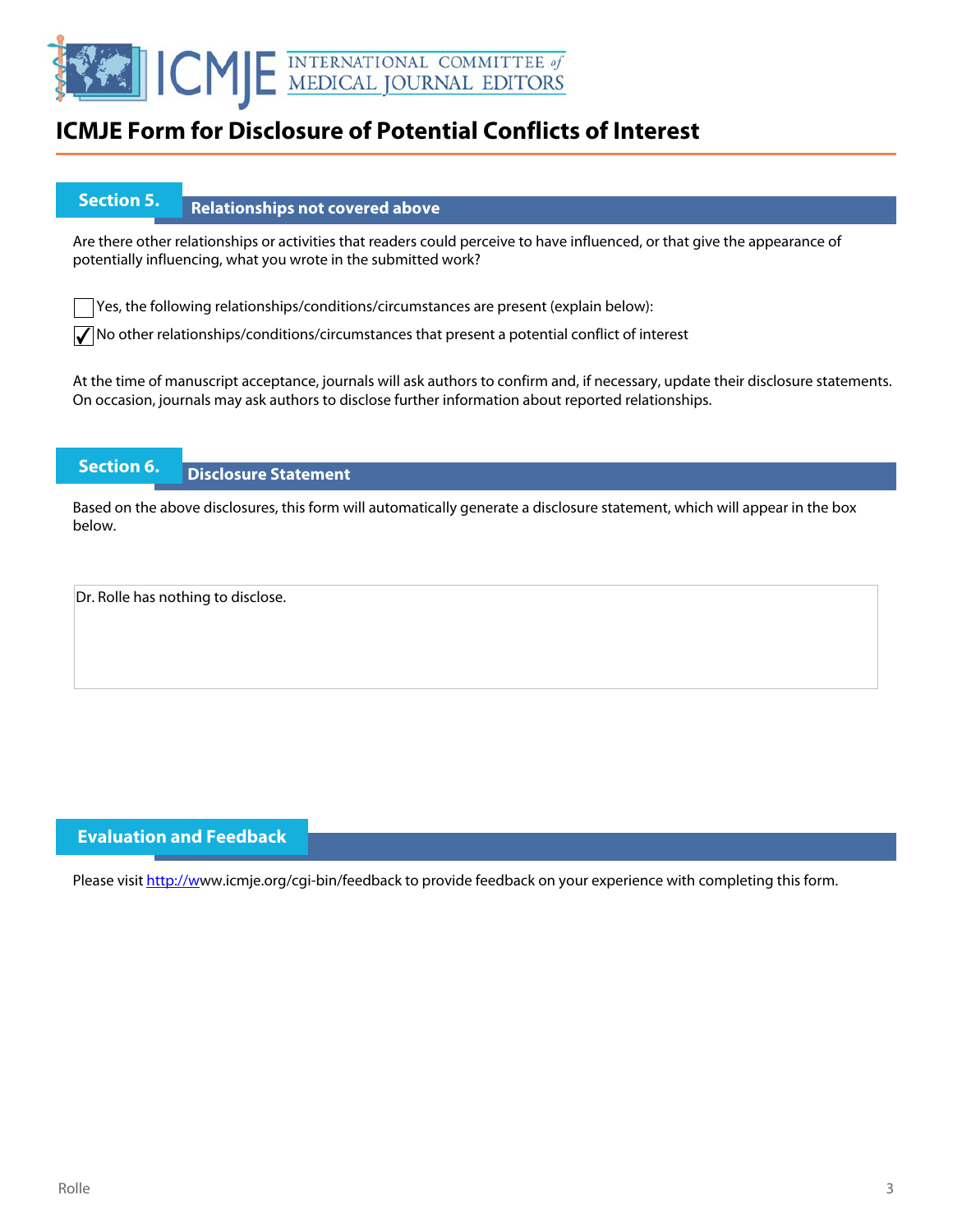

### **Instructions**

l

**The purpose of this form is to provide readers of your manuscript with information about your other interests that could influence how they receive and understand your work. The form is designed to be completed electronically and stored electronically. It contains programming that allows appropriate data display. Each author should submit a separate form and is responsible for the accuracy and completeness of the submitted information. The form is in six parts.** 

#### **Identifying information. 1.**

#### **The work under consideration for publication. 2.**

This section asks for information about the work that you have submitted for publication. The time frame for this reporting is that of the work itself, from the initial conception and planning to the present. The requested information is about resources that you received, either directly or indirectly (via your institution), to enable you to complete the work. Checking "No" means that you did the work without receiving any financial support from any third party -- that is, the work was supported by funds from the same institution that pays your salary and that institution did not receive third-party funds with which to pay you. If you or your institution received funds from a third party to support the work, such as a government granting agency, charitable foundation or commercial sponsor, check "Yes".

#### **Relevant financial activities outside the submitted work. 3.**

This section asks about your financial relationships with entities in the bio-medical arena that could be perceived to influence, or that give the appearance of potentially influencing, what you wrote in the submitted work. You should disclose interactions with ANY entity that could be considered broadly relevant to the work. For example, if your article is about testing an epidermal growth factor receptor (EGFR) antagonist in lung cancer, you should report all associations with entities pursuing diagnostic or therapeutic strategies in cancer in general, not just in the area of EGFR or lung cancer.

Report all sources of revenue paid (or promised to be paid) directly to you or your institution on your behalf over the 36 months prior to submission of the work. This should include all monies from sources with relevance to the submitted work, not just monies from the entity that sponsored the research. Please note that your interactions with the work's sponsor that are outside the submitted work should also be listed here. If there is any question, it is usually better to disclose a relationship than not to do so.

 For grants you have received for work outside the submitted work, you should disclose support ONLY from entities that could be perceived to be affected financially by the published work, such as drug companies, or foundations supported by entities that could be perceived to have a financial stake in the outcome. Public funding sources, such as government agencies, charitable foundations or academic institutions, need not be disclosed. For example, if a government agency sponsored a study in which you have been involved and drugs were provided by a pharmaceutical company, you need only list the pharmaceutical company.

#### **Intellectual Property. 4.**

This section asks about patents and copyrights, whether pending, issued, licensed and/or receiving royalties.

#### **Relationships not covered above. 5.**

Use this section to report other relationships or activities that readers could perceive to have influenced, or that give the appearance of potentially influencing, what you wrote in the submitted work.

### **Definitions.**

**Entity:** government agency, foundation, commercial sponsor, academic institution, etc.

**Grant:** A grant from an entity, generally [but not always] paid to your organization

**Personal Fees:** Monies paid to you for services rendered, generally honoraria, royalties, or fees for consulting , lectures, speakers bureaus, expert testimony, employment, or other affiliations

**Non-Financial Support:** Examples include drugs/equipment supplied by the entity, travel paid by the entity, writing assistance, administrative support, etc**.**

**Other:** Anything not covered under the previous three boxes **Pending:** The patent has been filed but not issued **Issued:** The patent has been issued by the agency **Licensed:** The patent has been licensed to an entity, whether earning royalties or not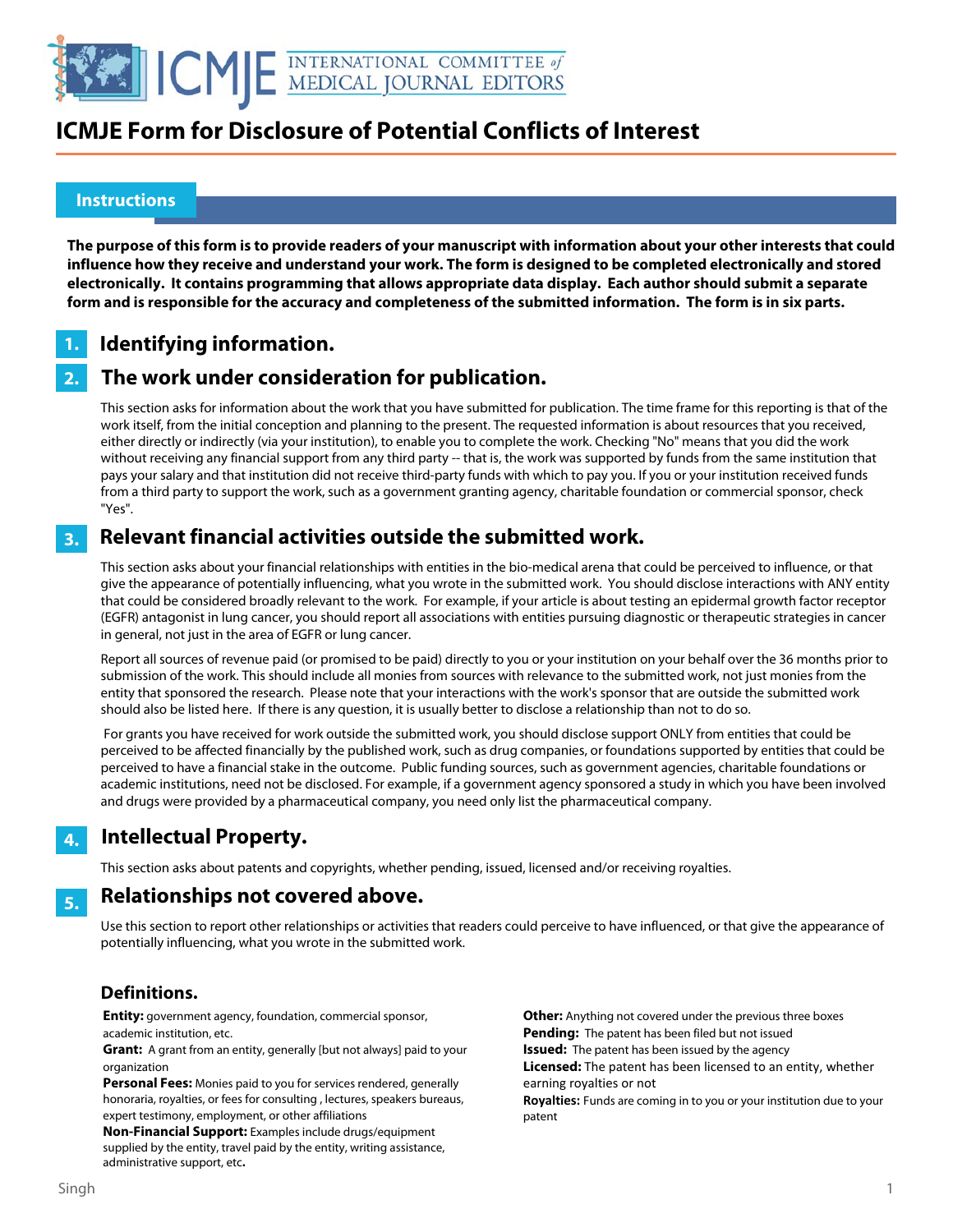

| <b>Section 1.</b>                    | <b>Identifying Information</b>                    |                                 |                                                                                                                           |  |
|--------------------------------------|---------------------------------------------------|---------------------------------|---------------------------------------------------------------------------------------------------------------------------|--|
| 1. Given Name (First Name)<br>Tushar |                                                   | 2. Surname (Last Name)<br>Singh | 3. Date<br>23-March-2017                                                                                                  |  |
| 4. Are you the corresponding author? |                                                   | $\sqrt{} $ No<br>Yes            | Corresponding Author's Name<br>James Tsai                                                                                 |  |
| 5. Manuscript Title                  |                                                   |                                 | Patterns of marijuana and tobacco use associated with suboptimal self-rated health among US adult ever users of marijuana |  |
| [PMEDR 453]                          | 6. Manuscript Identifying Number (if you know it) |                                 |                                                                                                                           |  |

### **The Work Under Consideration for Publication**

Did you or your institution **at any time** receive payment or services from a third party (government, commercial, private foundation, etc.) for any aspect of the submitted work (including but not limited to grants, data monitoring board, study design, manuscript preparation, statistical analysis, etc.)?

Are there any relevant conflicts of interest?  $\Box$  Yes

√ No

## **Relevant financial activities outside the submitted work. Section 3. Relevant financial activities outsals**

Place a check in the appropriate boxes in the table to indicate whether you have financial relationships (regardless of amount of compensation) with entities as described in the instructions. Use one line for each entity; add as many lines as you need by clicking the "Add +" box. You should report relationships that were **present during the 36 months prior to publication**.

Are there any relevant conflicts of interest?  $\Box$  Yes √ No

## **Intellectual Property -- Patents & Copyrights**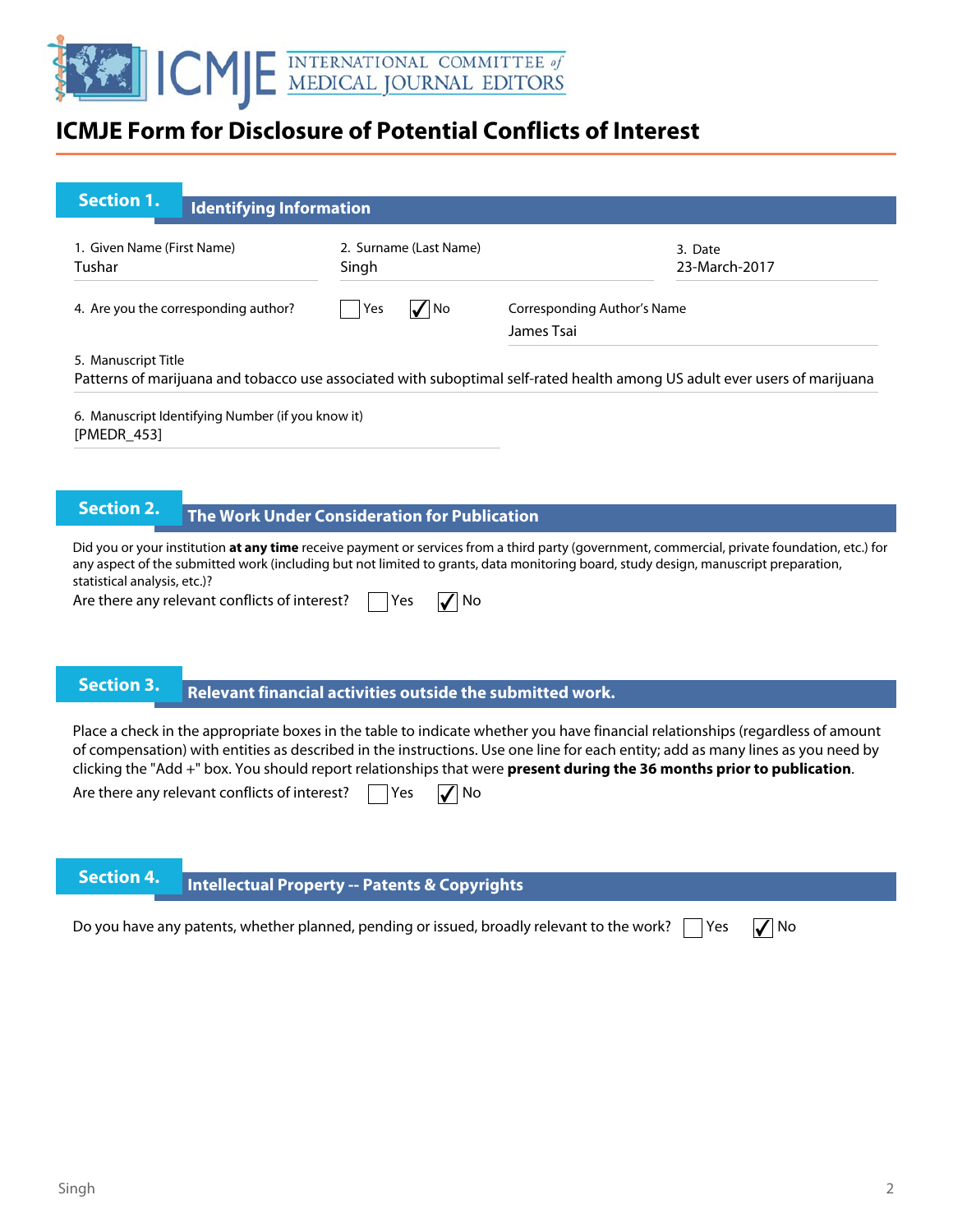

### **Section 5.** Relationships not covered above

Are there other relationships or activities that readers could perceive to have influenced, or that give the appearance of potentially influencing, what you wrote in the submitted work?

Yes, the following relationships/conditions/circumstances are present (explain below):

 $\overline{\checkmark}$  No other relationships/conditions/circumstances that present a potential conflict of interest

At the time of manuscript acceptance, journals will ask authors to confirm and, if necessary, update their disclosure statements. On occasion, journals may ask authors to disclose further information about reported relationships.

### **Section 6. Disclosure Statement**

Based on the above disclosures, this form will automatically generate a disclosure statement, which will appear in the box below.

Dr. Singh has nothing to disclose.

### **Evaluation and Feedback**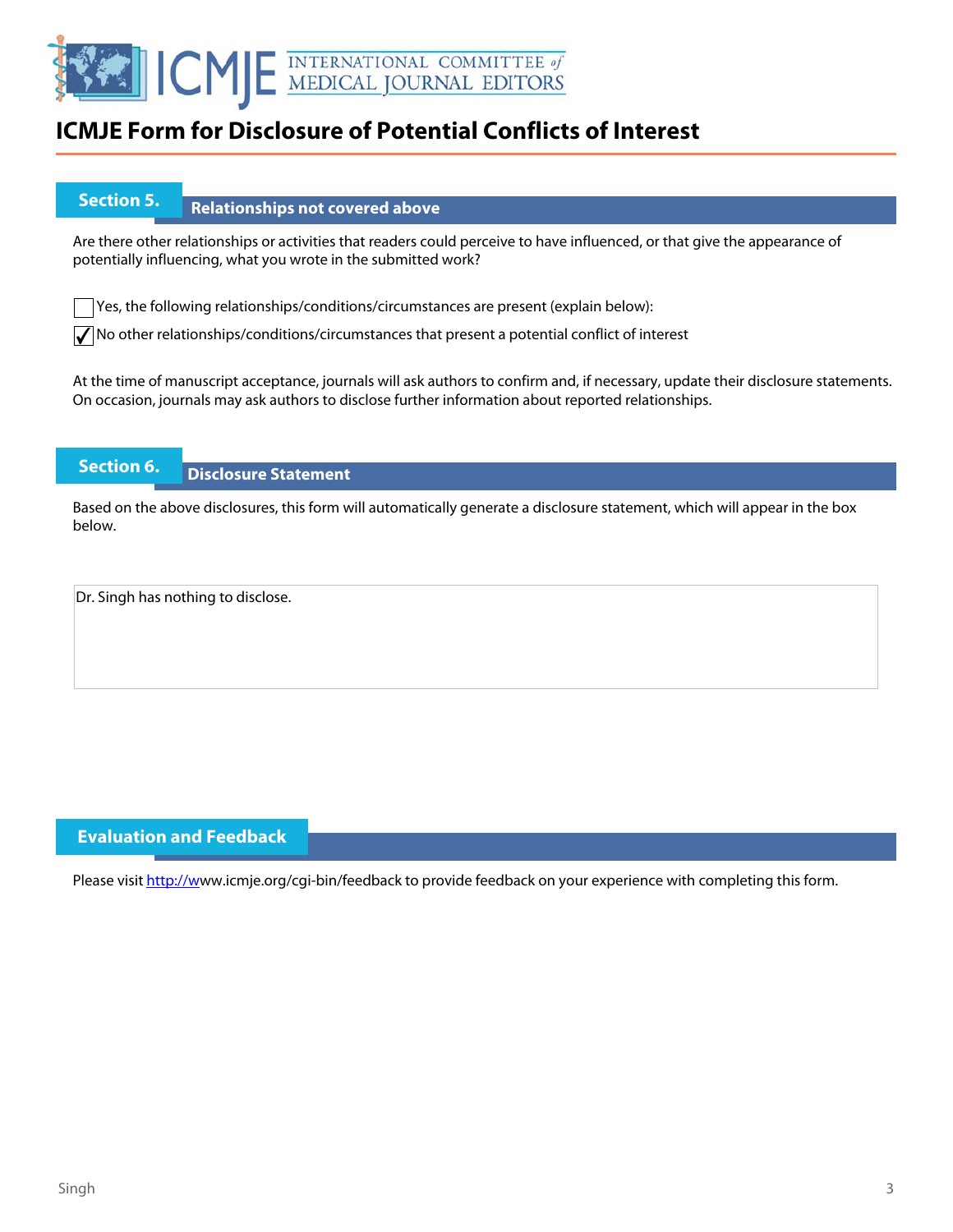

### **Instructions**

l

**The purpose of this form is to provide readers of your manuscript with information about your other interests that could influence how they receive and understand your work. The form is designed to be completed electronically and stored electronically. It contains programming that allows appropriate data display. Each author should submit a separate form and is responsible for the accuracy and completeness of the submitted information. The form is in six parts.** 

#### **Identifying information. 1.**

#### **The work under consideration for publication. 2.**

This section asks for information about the work that you have submitted for publication. The time frame for this reporting is that of the work itself, from the initial conception and planning to the present. The requested information is about resources that you received, either directly or indirectly (via your institution), to enable you to complete the work. Checking "No" means that you did the work without receiving any financial support from any third party -- that is, the work was supported by funds from the same institution that pays your salary and that institution did not receive third-party funds with which to pay you. If you or your institution received funds from a third party to support the work, such as a government granting agency, charitable foundation or commercial sponsor, check "Yes".

#### **Relevant financial activities outside the submitted work. 3.**

This section asks about your financial relationships with entities in the bio-medical arena that could be perceived to influence, or that give the appearance of potentially influencing, what you wrote in the submitted work. You should disclose interactions with ANY entity that could be considered broadly relevant to the work. For example, if your article is about testing an epidermal growth factor receptor (EGFR) antagonist in lung cancer, you should report all associations with entities pursuing diagnostic or therapeutic strategies in cancer in general, not just in the area of EGFR or lung cancer.

Report all sources of revenue paid (or promised to be paid) directly to you or your institution on your behalf over the 36 months prior to submission of the work. This should include all monies from sources with relevance to the submitted work, not just monies from the entity that sponsored the research. Please note that your interactions with the work's sponsor that are outside the submitted work should also be listed here. If there is any question, it is usually better to disclose a relationship than not to do so.

 For grants you have received for work outside the submitted work, you should disclose support ONLY from entities that could be perceived to be affected financially by the published work, such as drug companies, or foundations supported by entities that could be perceived to have a financial stake in the outcome. Public funding sources, such as government agencies, charitable foundations or academic institutions, need not be disclosed. For example, if a government agency sponsored a study in which you have been involved and drugs were provided by a pharmaceutical company, you need only list the pharmaceutical company.

#### **Intellectual Property. 4.**

This section asks about patents and copyrights, whether pending, issued, licensed and/or receiving royalties.

#### **Relationships not covered above. 5.**

Use this section to report other relationships or activities that readers could perceive to have influenced, or that give the appearance of potentially influencing, what you wrote in the submitted work.

### **Definitions.**

**Entity:** government agency, foundation, commercial sponsor, academic institution, etc.

**Grant:** A grant from an entity, generally [but not always] paid to your organization

**Personal Fees:** Monies paid to you for services rendered, generally honoraria, royalties, or fees for consulting , lectures, speakers bureaus, expert testimony, employment, or other affiliations

**Non-Financial Support:** Examples include drugs/equipment supplied by the entity, travel paid by the entity, writing assistance, administrative support, etc**.**

**Other:** Anything not covered under the previous three boxes **Pending:** The patent has been filed but not issued **Issued:** The patent has been issued by the agency **Licensed:** The patent has been licensed to an entity, whether earning royalties or not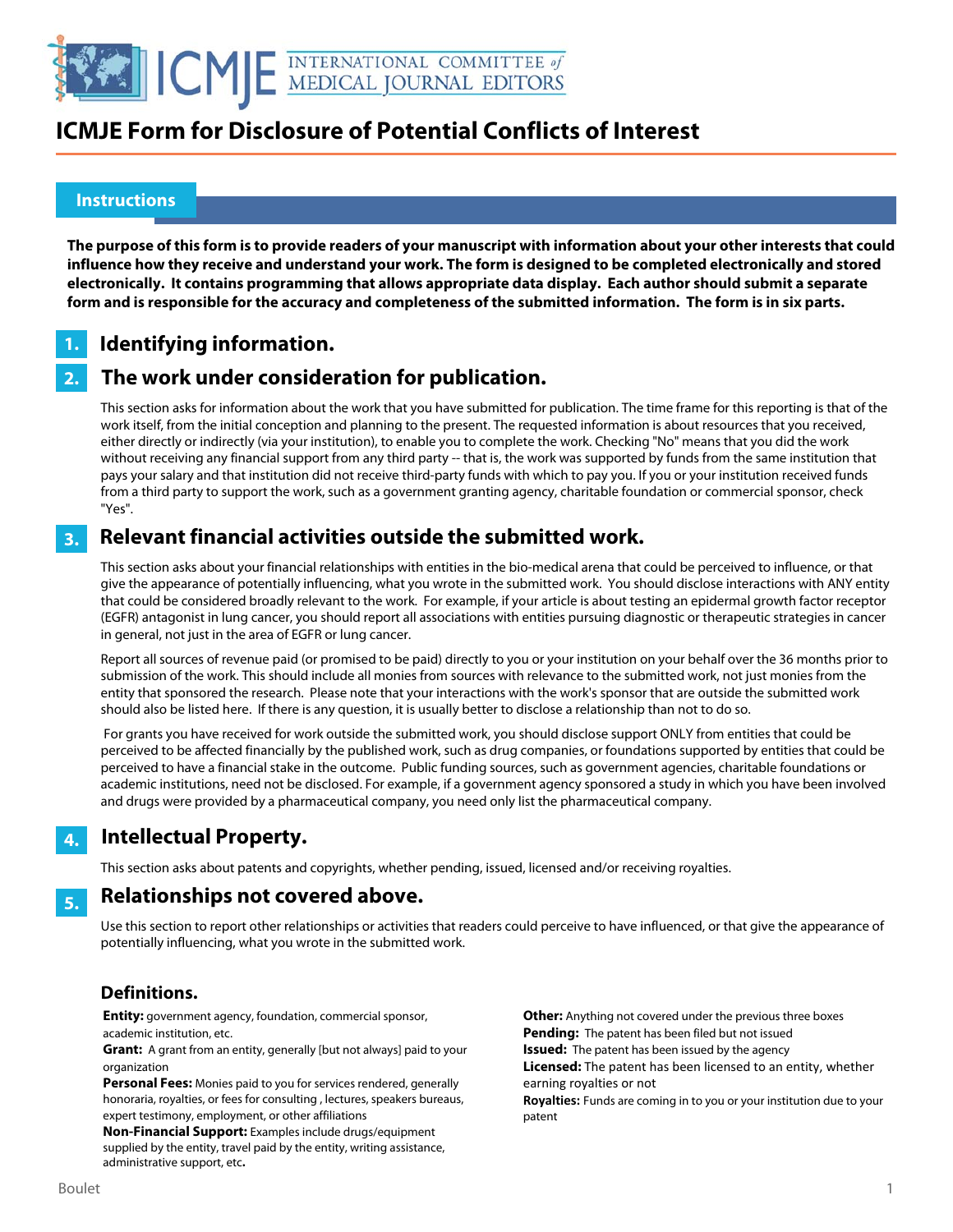

| <b>Section 1.</b>                    | <b>Identifying Information</b>                    |                                         |                                                                                                                           |  |
|--------------------------------------|---------------------------------------------------|-----------------------------------------|---------------------------------------------------------------------------------------------------------------------------|--|
| 1. Given Name (First Name)<br>Sheree |                                                   | 2. Surname (Last Name)<br><b>Boulet</b> | 3. Date<br>23-March-2017                                                                                                  |  |
| 4. Are you the corresponding author? |                                                   | $\sqrt{N}$<br>Yes                       | Corresponding Author's Name<br>James Tsai                                                                                 |  |
| 5. Manuscript Title                  |                                                   |                                         | Patterns of marijuana and tobacco use associated with suboptimal self-rated health among US adult ever users of marijuana |  |
| [PMEDR 453]                          | 6. Manuscript Identifying Number (if you know it) |                                         |                                                                                                                           |  |
|                                      |                                                   |                                         |                                                                                                                           |  |

### **The Work Under Consideration for Publication**

Did you or your institution **at any time** receive payment or services from a third party (government, commercial, private foundation, etc.) for any aspect of the submitted work (including but not limited to grants, data monitoring board, study design, manuscript preparation, statistical analysis, etc.)?

Are there any relevant conflicts of interest?  $\Box$  Yes

√ No

## **Relevant financial activities outside the submitted work. Section 3. Relevant financial activities outsals**

Place a check in the appropriate boxes in the table to indicate whether you have financial relationships (regardless of amount of compensation) with entities as described in the instructions. Use one line for each entity; add as many lines as you need by clicking the "Add +" box. You should report relationships that were **present during the 36 months prior to publication**.

Are there any relevant conflicts of interest?  $\Box$  Yes √ No

## **Intellectual Property -- Patents & Copyrights**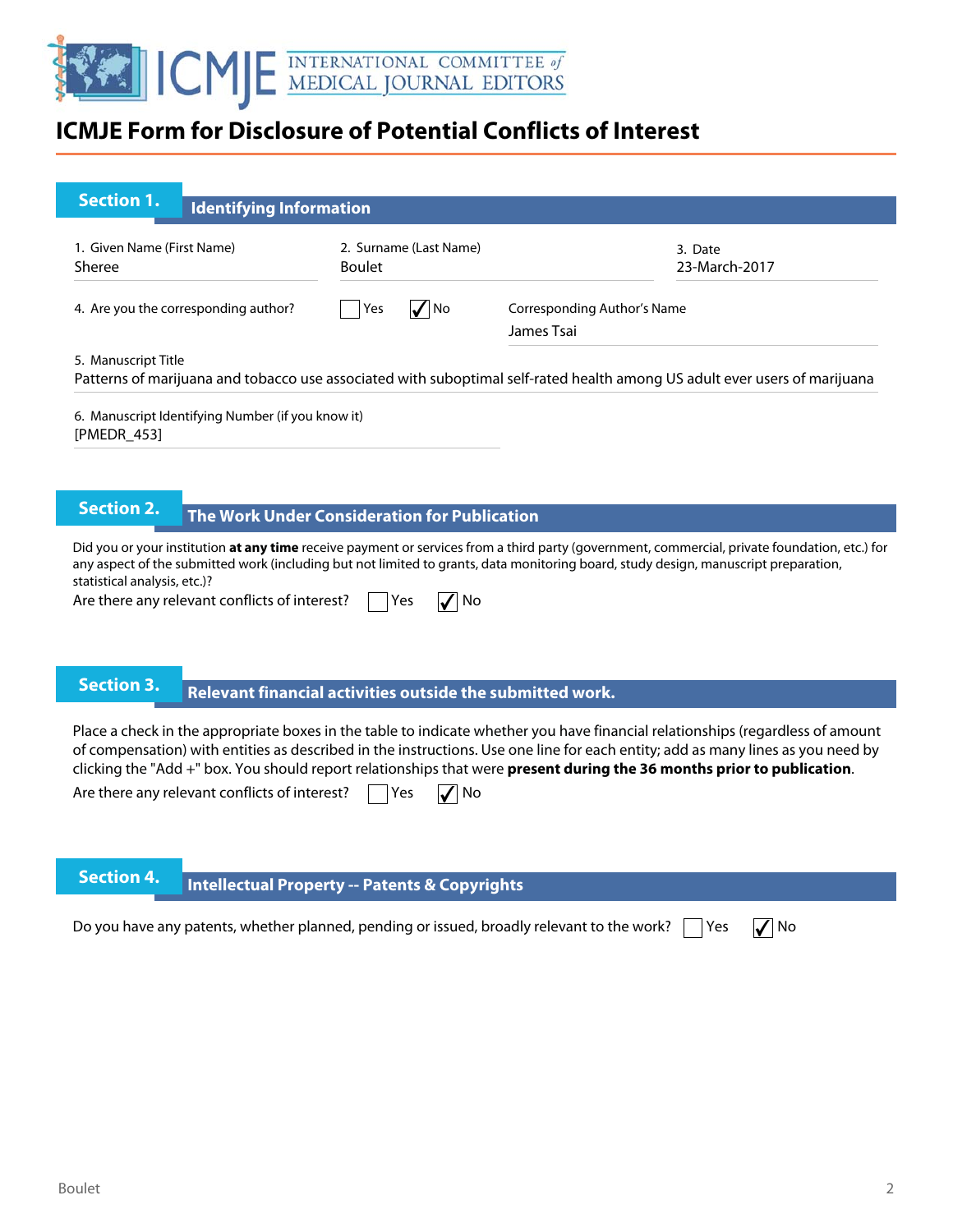

### **Section 5.** Relationships not covered above

Are there other relationships or activities that readers could perceive to have influenced, or that give the appearance of potentially influencing, what you wrote in the submitted work?

Yes, the following relationships/conditions/circumstances are present (explain below):

 $\overline{\checkmark}$  No other relationships/conditions/circumstances that present a potential conflict of interest

At the time of manuscript acceptance, journals will ask authors to confirm and, if necessary, update their disclosure statements. On occasion, journals may ask authors to disclose further information about reported relationships.

### **Section 6. Disclosure Statement**

Based on the above disclosures, this form will automatically generate a disclosure statement, which will appear in the box below.

Dr. Boulet has nothing to disclose.

### **Evaluation and Feedback**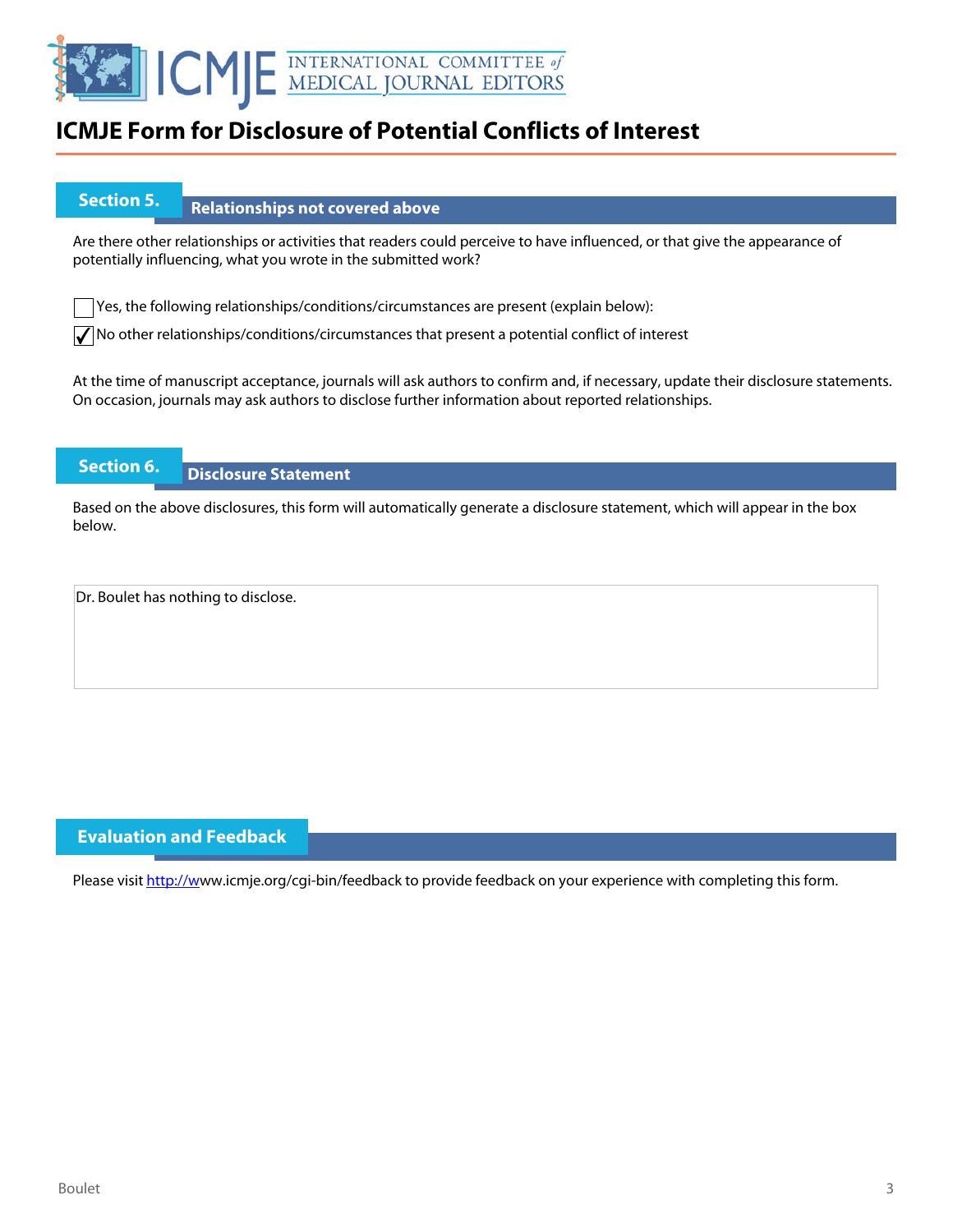

### **Instructions**

l

**The purpose of this form is to provide readers of your manuscript with information about your other interests that could influence how they receive and understand your work. The form is designed to be completed electronically and stored electronically. It contains programming that allows appropriate data display. Each author should submit a separate form and is responsible for the accuracy and completeness of the submitted information. The form is in six parts.** 

#### **Identifying information. 1.**

#### **The work under consideration for publication. 2.**

This section asks for information about the work that you have submitted for publication. The time frame for this reporting is that of the work itself, from the initial conception and planning to the present. The requested information is about resources that you received, either directly or indirectly (via your institution), to enable you to complete the work. Checking "No" means that you did the work without receiving any financial support from any third party -- that is, the work was supported by funds from the same institution that pays your salary and that institution did not receive third-party funds with which to pay you. If you or your institution received funds from a third party to support the work, such as a government granting agency, charitable foundation or commercial sponsor, check "Yes".

#### **Relevant financial activities outside the submitted work. 3.**

This section asks about your financial relationships with entities in the bio-medical arena that could be perceived to influence, or that give the appearance of potentially influencing, what you wrote in the submitted work. You should disclose interactions with ANY entity that could be considered broadly relevant to the work. For example, if your article is about testing an epidermal growth factor receptor (EGFR) antagonist in lung cancer, you should report all associations with entities pursuing diagnostic or therapeutic strategies in cancer in general, not just in the area of EGFR or lung cancer.

Report all sources of revenue paid (or promised to be paid) directly to you or your institution on your behalf over the 36 months prior to submission of the work. This should include all monies from sources with relevance to the submitted work, not just monies from the entity that sponsored the research. Please note that your interactions with the work's sponsor that are outside the submitted work should also be listed here. If there is any question, it is usually better to disclose a relationship than not to do so.

 For grants you have received for work outside the submitted work, you should disclose support ONLY from entities that could be perceived to be affected financially by the published work, such as drug companies, or foundations supported by entities that could be perceived to have a financial stake in the outcome. Public funding sources, such as government agencies, charitable foundations or academic institutions, need not be disclosed. For example, if a government agency sponsored a study in which you have been involved and drugs were provided by a pharmaceutical company, you need only list the pharmaceutical company.

#### **Intellectual Property. 4.**

This section asks about patents and copyrights, whether pending, issued, licensed and/or receiving royalties.

#### **Relationships not covered above. 5.**

Use this section to report other relationships or activities that readers could perceive to have influenced, or that give the appearance of potentially influencing, what you wrote in the submitted work.

### **Definitions.**

**Entity:** government agency, foundation, commercial sponsor, academic institution, etc.

**Grant:** A grant from an entity, generally [but not always] paid to your organization

**Personal Fees:** Monies paid to you for services rendered, generally honoraria, royalties, or fees for consulting , lectures, speakers bureaus, expert testimony, employment, or other affiliations

**Non-Financial Support:** Examples include drugs/equipment supplied by the entity, travel paid by the entity, writing assistance, administrative support, etc**.**

**Other:** Anything not covered under the previous three boxes **Pending:** The patent has been filed but not issued **Issued:** The patent has been issued by the agency **Licensed:** The patent has been licensed to an entity, whether earning royalties or not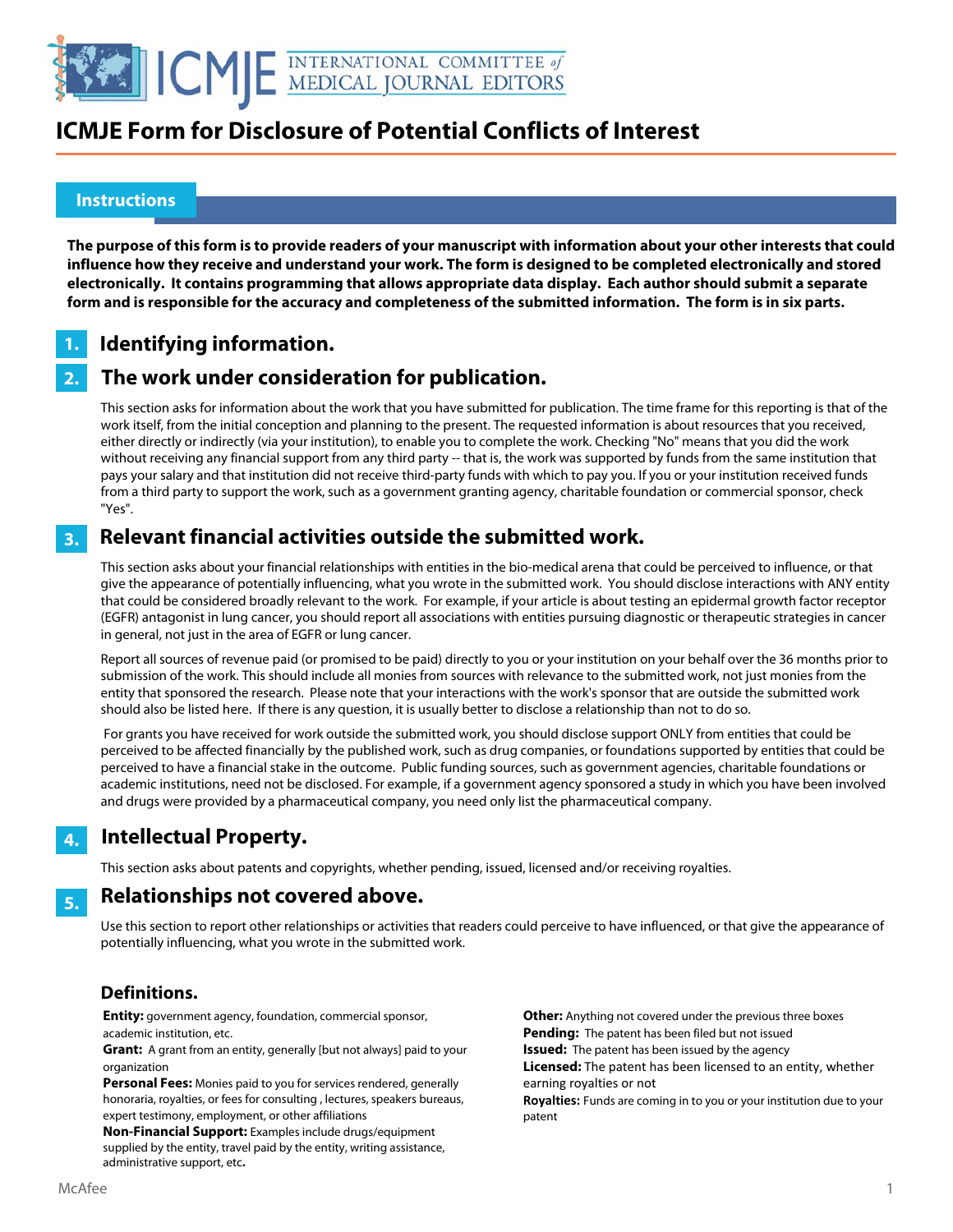

| 2. Surname (Last Name)      |                                                                                                                           |  |
|-----------------------------|---------------------------------------------------------------------------------------------------------------------------|--|
| McAfee                      | 3. Date<br>23-March-2017                                                                                                  |  |
| $\sqrt{} $ No<br>James Tsai | Corresponding Author's Name                                                                                               |  |
|                             | Patterns of marijuana and tobacco use associated with suboptimal self-rated health among US adult ever users of marijuana |  |
|                             |                                                                                                                           |  |
|                             | Yes<br>6. Manuscript Identifying Number (if you know it)                                                                  |  |

**The Work Under Consideration for Publication Section 2.**

Did you or your institution **at any time** receive payment or services from a third party (government, commercial, private foundation, etc.) for any aspect of the submitted work (including but not limited to grants, data monitoring board, study design, manuscript preparation, statistical analysis, etc.)?

√ No

Are there any relevant conflicts of interest?  $\Box$  Yes

**Relevant financial activities outside the submitted work. Section 3. Relevant financial activities outsals** 

Place a check in the appropriate boxes in the table to indicate whether you have financial relationships (regardless of amount of compensation) with entities as described in the instructions. Use one line for each entity; add as many lines as you need by clicking the "Add +" box. You should report relationships that were **present during the 36 months prior to publication**.

Are there any relevant conflicts of interest?  $\Box$  Yes √ No

**Intellectual Property -- Patents & Copyrights**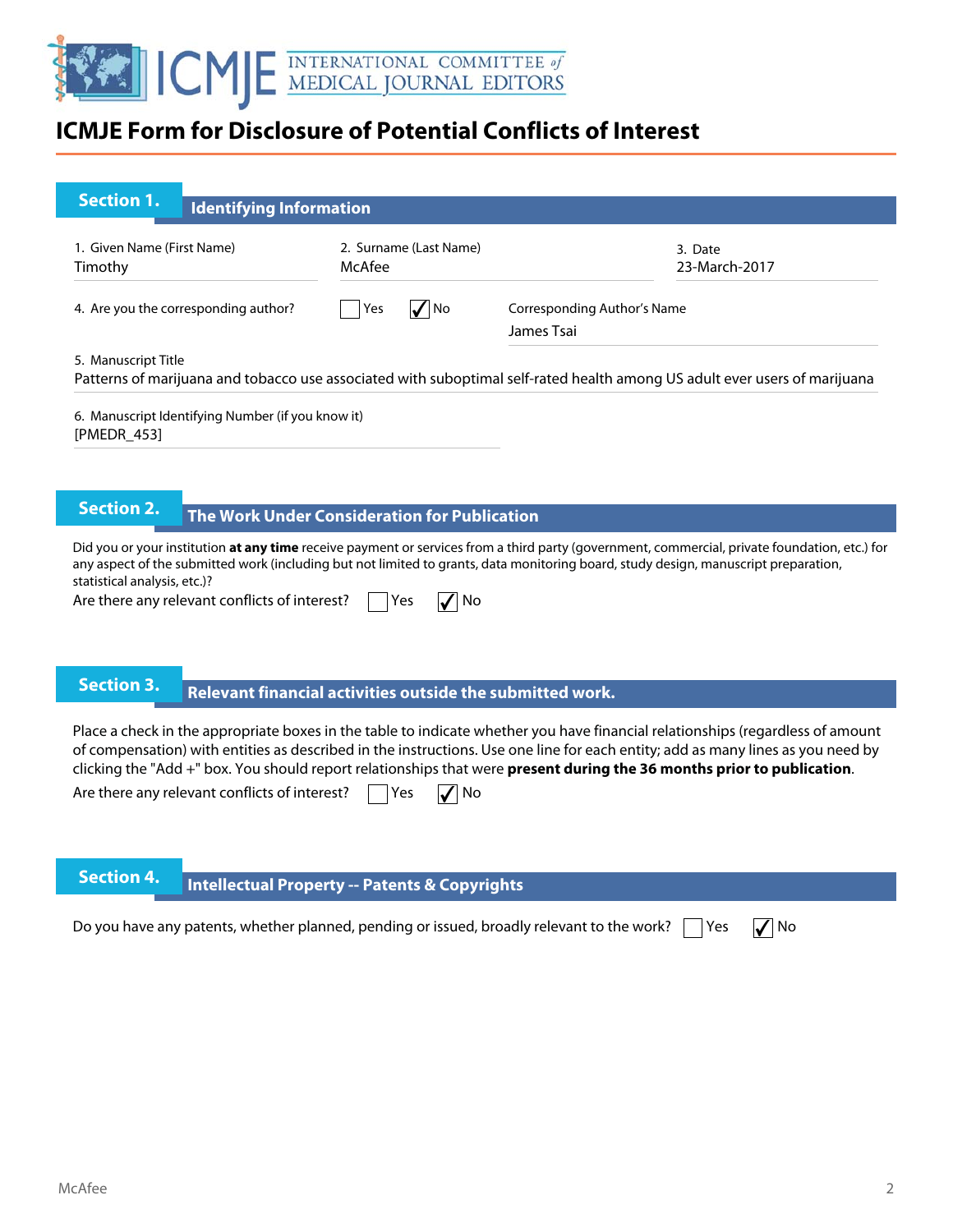

### **Section 5.** Relationships not covered above

Are there other relationships or activities that readers could perceive to have influenced, or that give the appearance of potentially influencing, what you wrote in the submitted work?

Yes, the following relationships/conditions/circumstances are present (explain below):

 $\overline{\checkmark}$  No other relationships/conditions/circumstances that present a potential conflict of interest

At the time of manuscript acceptance, journals will ask authors to confirm and, if necessary, update their disclosure statements. On occasion, journals may ask authors to disclose further information about reported relationships.

### **Section 6. Disclosure Statement**

Based on the above disclosures, this form will automatically generate a disclosure statement, which will appear in the box below.

Dr. McAfee has nothing to disclose.

### **Evaluation and Feedback**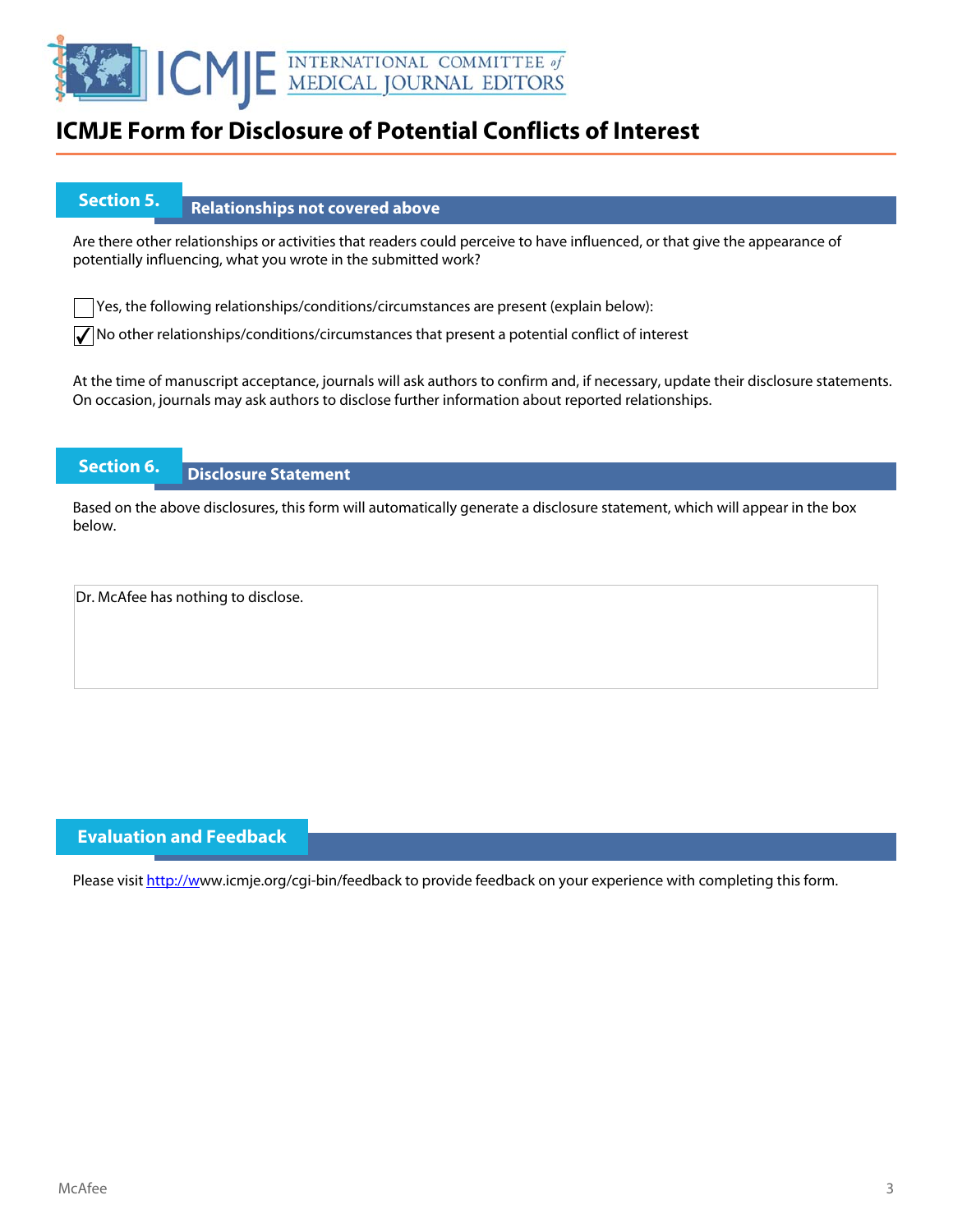

### **Instructions**

l

**The purpose of this form is to provide readers of your manuscript with information about your other interests that could influence how they receive and understand your work. The form is designed to be completed electronically and stored electronically. It contains programming that allows appropriate data display. Each author should submit a separate form and is responsible for the accuracy and completeness of the submitted information. The form is in six parts.** 

#### **Identifying information. 1.**

#### **The work under consideration for publication. 2.**

This section asks for information about the work that you have submitted for publication. The time frame for this reporting is that of the work itself, from the initial conception and planning to the present. The requested information is about resources that you received, either directly or indirectly (via your institution), to enable you to complete the work. Checking "No" means that you did the work without receiving any financial support from any third party -- that is, the work was supported by funds from the same institution that pays your salary and that institution did not receive third-party funds with which to pay you. If you or your institution received funds from a third party to support the work, such as a government granting agency, charitable foundation or commercial sponsor, check "Yes".

#### **Relevant financial activities outside the submitted work. 3.**

This section asks about your financial relationships with entities in the bio-medical arena that could be perceived to influence, or that give the appearance of potentially influencing, what you wrote in the submitted work. You should disclose interactions with ANY entity that could be considered broadly relevant to the work. For example, if your article is about testing an epidermal growth factor receptor (EGFR) antagonist in lung cancer, you should report all associations with entities pursuing diagnostic or therapeutic strategies in cancer in general, not just in the area of EGFR or lung cancer.

Report all sources of revenue paid (or promised to be paid) directly to you or your institution on your behalf over the 36 months prior to submission of the work. This should include all monies from sources with relevance to the submitted work, not just monies from the entity that sponsored the research. Please note that your interactions with the work's sponsor that are outside the submitted work should also be listed here. If there is any question, it is usually better to disclose a relationship than not to do so.

 For grants you have received for work outside the submitted work, you should disclose support ONLY from entities that could be perceived to be affected financially by the published work, such as drug companies, or foundations supported by entities that could be perceived to have a financial stake in the outcome. Public funding sources, such as government agencies, charitable foundations or academic institutions, need not be disclosed. For example, if a government agency sponsored a study in which you have been involved and drugs were provided by a pharmaceutical company, you need only list the pharmaceutical company.

#### **Intellectual Property. 4.**

This section asks about patents and copyrights, whether pending, issued, licensed and/or receiving royalties.

#### **Relationships not covered above. 5.**

Use this section to report other relationships or activities that readers could perceive to have influenced, or that give the appearance of potentially influencing, what you wrote in the submitted work.

### **Definitions.**

**Entity:** government agency, foundation, commercial sponsor, academic institution, etc.

**Grant:** A grant from an entity, generally [but not always] paid to your organization

**Personal Fees:** Monies paid to you for services rendered, generally honoraria, royalties, or fees for consulting , lectures, speakers bureaus, expert testimony, employment, or other affiliations

**Non-Financial Support:** Examples include drugs/equipment supplied by the entity, travel paid by the entity, writing assistance, administrative support, etc**.**

**Other:** Anything not covered under the previous three boxes **Pending:** The patent has been filed but not issued **Issued:** The patent has been issued by the agency **Licensed:** The patent has been licensed to an entity, whether earning royalties or not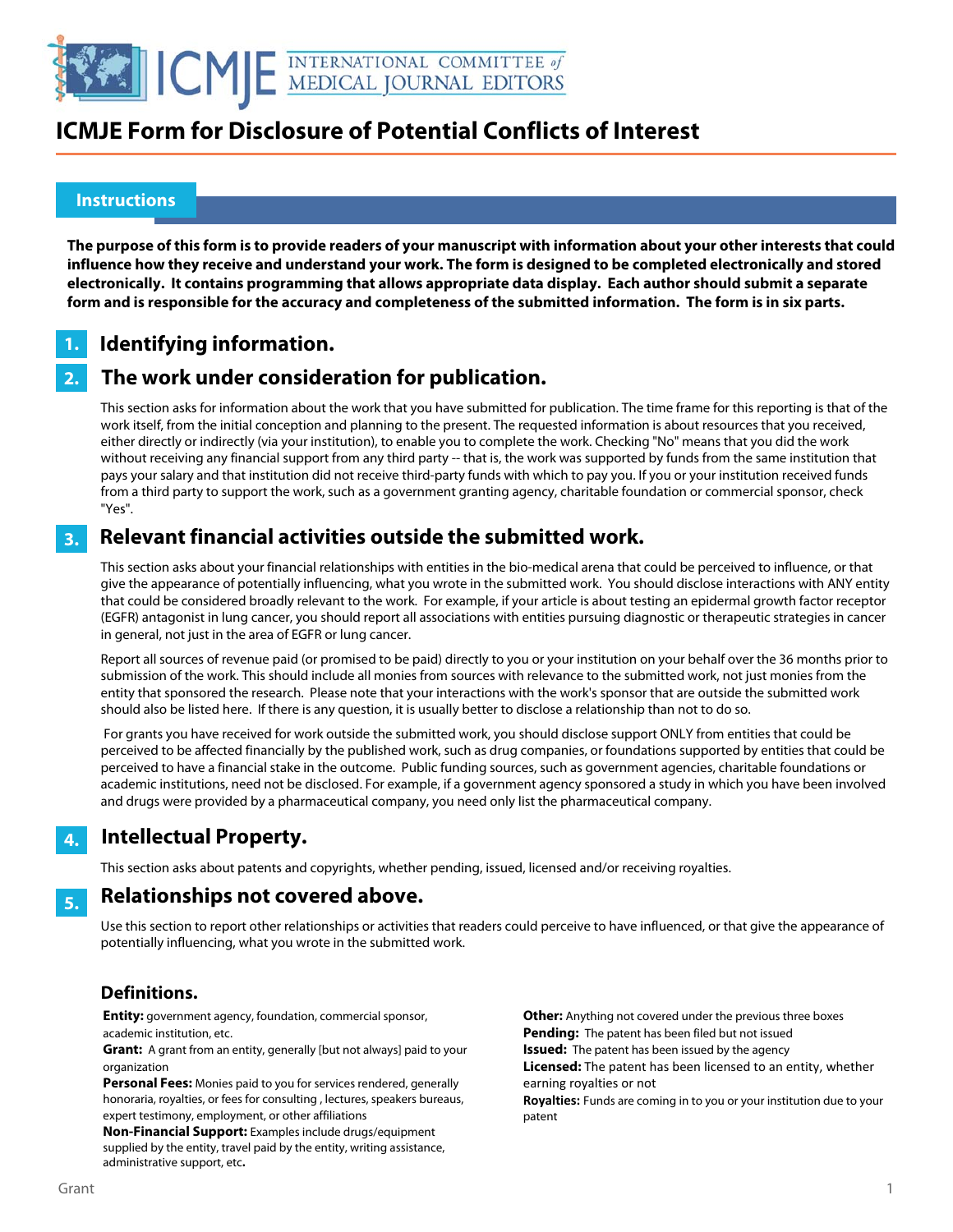

| 3. Date<br>23-March-2017                                                                                                  |  |
|---------------------------------------------------------------------------------------------------------------------------|--|
| Corresponding Author's Name<br>James Tsai                                                                                 |  |
| Patterns of marijuana and tobacco use associated with suboptimal self-rated health among US adult ever users of marijuana |  |
|                                                                                                                           |  |
|                                                                                                                           |  |

### **The Work Under Consideration for Publication**

Did you or your institution **at any time** receive payment or services from a third party (government, commercial, private foundation, etc.) for any aspect of the submitted work (including but not limited to grants, data monitoring board, study design, manuscript preparation, statistical analysis, etc.)?

Are there any relevant conflicts of interest?  $\Box$  Yes

√ No

### **Relevant financial activities outside the submitted work. Section 3. Relevant financial activities outsals**

Place a check in the appropriate boxes in the table to indicate whether you have financial relationships (regardless of amount of compensation) with entities as described in the instructions. Use one line for each entity; add as many lines as you need by clicking the "Add +" box. You should report relationships that were **present during the 36 months prior to publication**.

Are there any relevant conflicts of interest?  $\Box$  Yes √ No

# **Intellectual Property -- Patents & Copyrights**